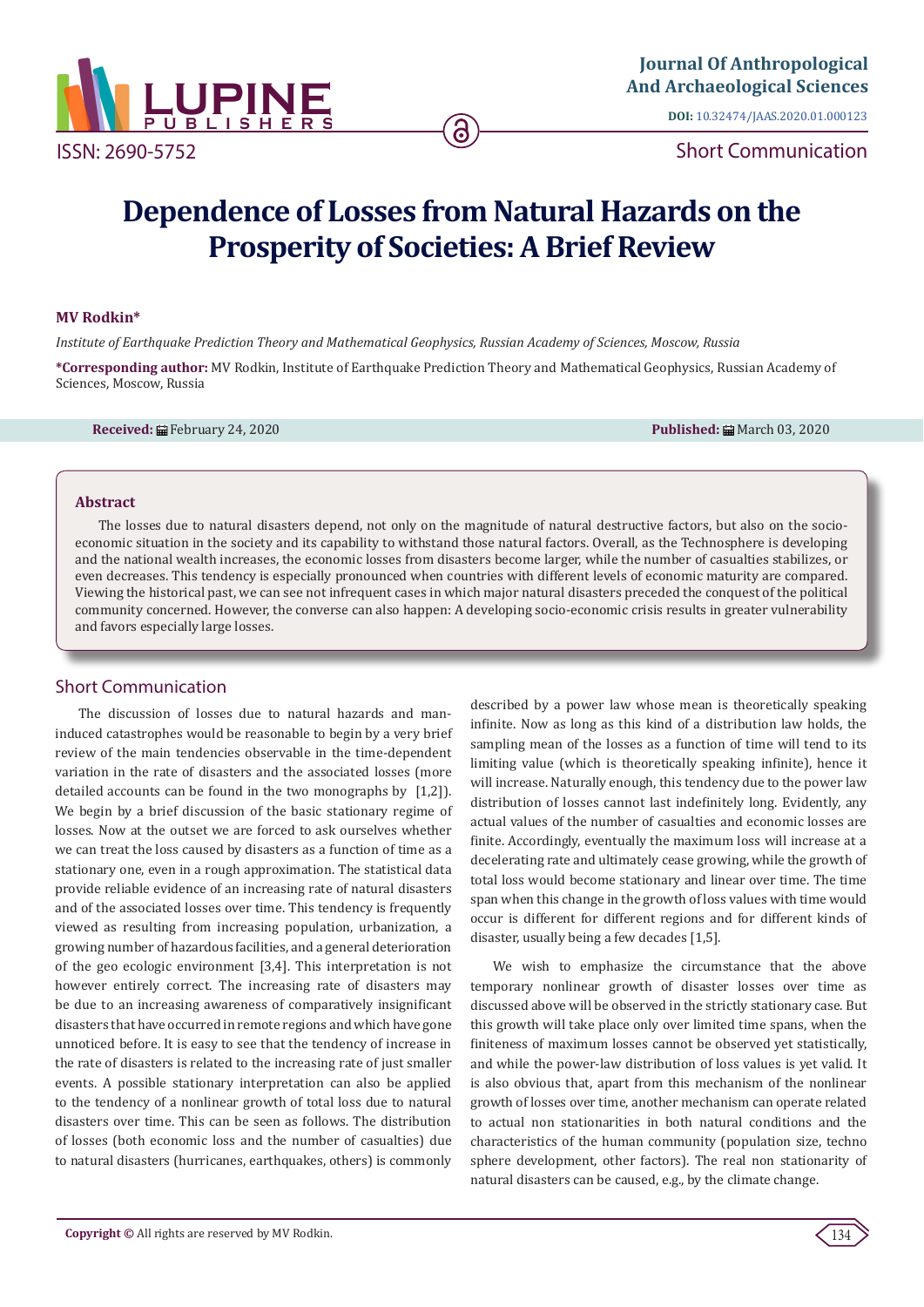Now we turn to a discussion of how the losses from natural disasters change in relation to the technological development of mankind and growing population. Overall, it turns out that the magnitude of economic loss due to disasters increases with increasing national wealth of the respective countries and regions. However, the rate of casualties due to natural disasters tends to decrease as the techno sphere is developing, in spite of the growing population. This tendency is especially pronounced in developed countries.

Taking the case of earthquakes, one example showing the ratio between economic loss to casualties as a function of GDP per capita is displayed in Figure 1. One clearly sees a relationship between these variables, so that the normalized loss is factually a function of economic development.



**Figure 1:** Change of "loss/casualties" ratio J with the annual per capita national product Q based on the mean data for different regions (circles) and for the individual earthquakes hitting large cities (asterisks), based on data from [1].

However, the losses due to natural disasters are also affected by shorter term economic and political factors. Figures 2&3 show the time series of the norm number of casualties in China and that of the number of significant (reliably recorded) natural disasters in Russia during the  $20<sup>th</sup>$  century. Both of these cases clearly demonstrate non stationarity in the losses due to disasters, with the maxima of sensitivity of a community to natural disasters that occur during war time, during the Chinese cultural revolution, the 1990s crisis in Russia, and even in response to such a short-lived event as the 1998 default in Russia.



**Figure 2:** The death toll V (in arbitrary units) normalized on the population of China and earthquake energy. The relative growth of vulnerability of society during the Civil War and intervention, and in the later years of the Cultural Revolution along with a marked decrease in normalized death tolls toward the end of the twentieth century, after [1].

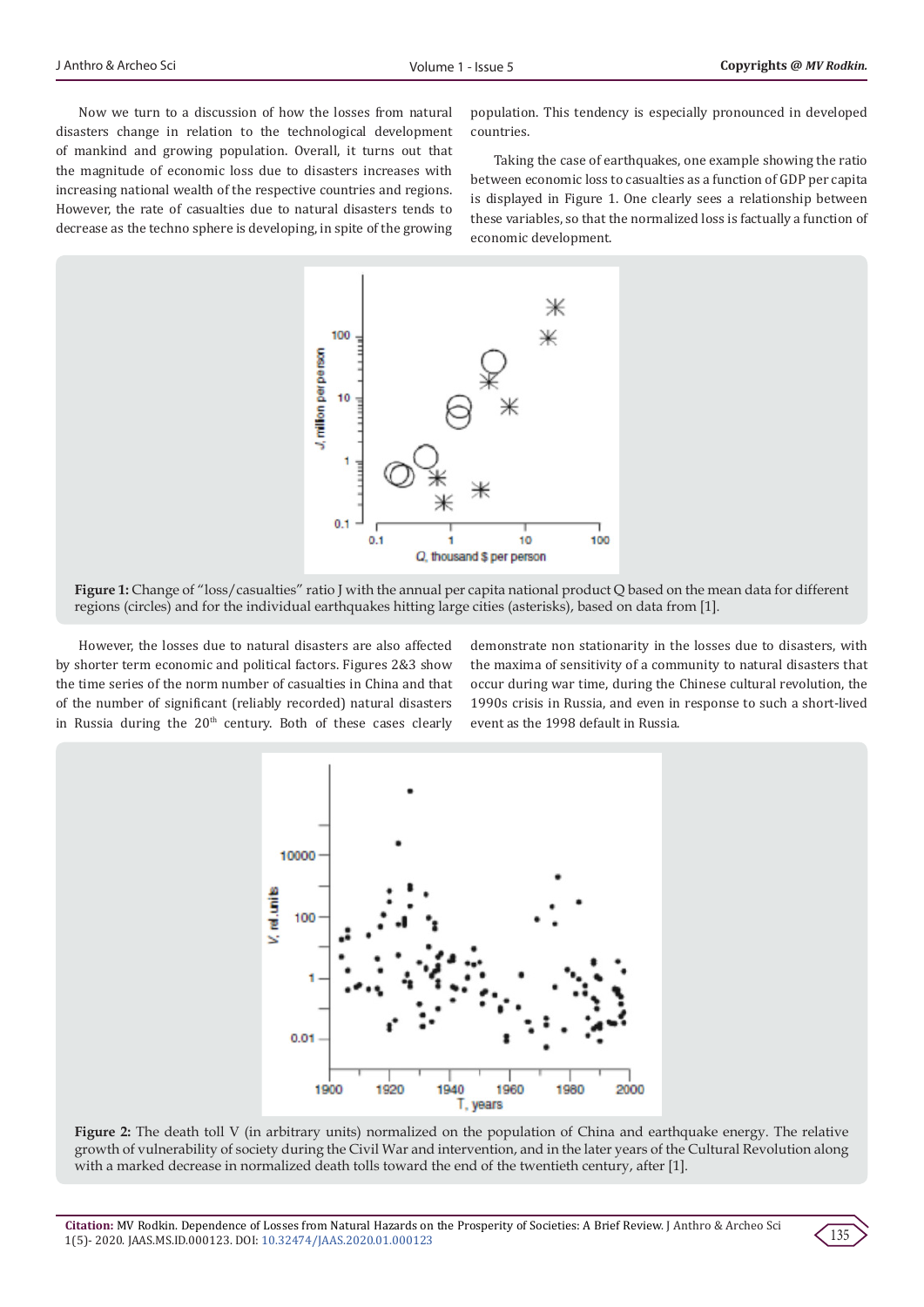

**Figure 3:** Annual number of major disasters in Russia per million population (dots) and averaged values on overlapping 5-year intervals (line), after [1].

The relationship between the impact of natural disasters and the history of different societies can be seen also in historical and archeo seismological evidence. For example, in Gladkov [6]; Korzhenkov [7] and Korzhenkov [8]; Rodkin & Korzhenkov [9] quote data on major earthquake-induced damages to pre-Mongolian settlements around Lake Issyk Kul and to ancient (before the Arab conquest) agrarian settlements in Negev Desert, Israel, respectively. In both of these cases, major earthquake-induced devastations preceded the conquest of these regions. In result the well-developed before irrigation systems were not restored, and the land use changes to a more backward nomadic cattle-breeding type of land use.

The above discussion provides examples of how natural disasters and the consequent losses are related to the stability and successfulness of human communities. It is quite to be expected that major natural disasters could significantly sap the socio-economic potential of the society, thereby making it more vulnerable to enemy assaults. The effect could be especially pronounced in arid irrigated areas where destruction of cities and ground surface deformations could essentially harm the irrigation systems and cause a mass starvation. However, the opposite relationship could also take place, with a social crisis and associated difficulties in control and emergency measures facilitating especially large losses from natural disasters (likely examples of such a relationship are shown in Figures 2&3).

In this connection, one might also mention traditions in ancient China, when especially great losses due to natural disasters could be viewed as an additional evidence that the current dynasty has lost the Mandate of Heaven to rule China. It is thought that there were examples in which in the cases of a change of a dynasty data on losses occurring from previous disasters were modified (increased) in order to produce evidence that the ousted dynasty has lost its Mandate of Heaven to control China and had to be overthrown [10].

Speaking of more recent times, we can recall a similar tendency of authoritarian regimes making a secret of the magnitude of losses due to natural or man-induced disasters, as happened, e.g., in the former Soviet Union.

Summing up, we can say that natural disasters and the associated losses (more specifically, the excess of their typical values) can be regarded as factors essentially affecting socio-political stability of societies, as well as a possible indirect evidence for incipient socioeconomic crises in a community.

#### References

- 1. [Pisarenko VF, Rodkin MV \(2010\) Heavy-tailed distributions in disaster](https://link.springer.com/content/pdf/bfm%3A978-90-481-9171-0%2F1.pdf) [analysis. Springer, Germany.](https://link.springer.com/content/pdf/bfm%3A978-90-481-9171-0%2F1.pdf)
- 2. [Pisarenko V, Rodkin M \(2014\) Statistical Analysis of Natural Disasters](https://www.researchgate.net/publication/265503938_Statistical_Analysis_of_Natural_Disasters_and_Related_Losses) [and Related Losses. Springer Briefs in Earth Sciences. Springer, Germany,](https://www.researchgate.net/publication/265503938_Statistical_Analysis_of_Natural_Disasters_and_Related_Losses) [p. 82.](https://www.researchgate.net/publication/265503938_Statistical_Analysis_of_Natural_Disasters_and_Related_Losses)
- 3. Berz G (1992) Munich Re's list of major disasters in 1990. Natural Hazards 5: 95-102.
- 4. Osipov VI (2002) Natural hazard control. Vestnik RAN 8: 678-686.
- 5. Pisarenko V, Rodkin M (2019) A Collection of Statistical Methods for Analysis of the Disaster Damages and the Seismic Regime. Geographies of the Anthropocene 2(2): 43-63.
- 6. [Gladkov AS, EU Lobova, EV Deev, AM Korzhenkov, JV Mazeika, et al.](https://www.researchgate.net/publication/305078003_Earthquake-induced_soft-sediment_deformation_structures_in_Late_Pleistocene_lacustrine_deposits_of_Issyk-Kul_lake_Kyrgyzstan) [\(2016\) Earthquake-induced soft-sediment deformation structures in](https://www.researchgate.net/publication/305078003_Earthquake-induced_soft-sediment_deformation_structures_in_Late_Pleistocene_lacustrine_deposits_of_Issyk-Kul_lake_Kyrgyzstan) [Late Pleistocene lacustrine deposits of Issyk-Kul Lake \(Kyrgyzstan\).](https://www.researchgate.net/publication/305078003_Earthquake-induced_soft-sediment_deformation_structures_in_Late_Pleistocene_lacustrine_deposits_of_Issyk-Kul_lake_Kyrgyzstan) [Sedimentary Geology 344: 112-122.](https://www.researchgate.net/publication/305078003_Earthquake-induced_soft-sediment_deformation_structures_in_Late_Pleistocene_lacustrine_deposits_of_Issyk-Kul_lake_Kyrgyzstan)
- 7. [Korzhenkov AM, JR Arrowsmith, CJ Crosby, B Guralnik, EA Rogozhin,](https://link.springer.com/article/10.1134/S106935131802009X) [et al. \(2018\) Strong Paleoearthquakes along the Aksuu Border Fault](https://link.springer.com/article/10.1134/S106935131802009X) [according to the Results of Dating the Offset Terrace Complex of the](https://link.springer.com/article/10.1134/S106935131802009X) [Chon-Aksuu River, Northern Tien Shan. Izvestiya, Physics of the Solid](https://link.springer.com/article/10.1134/S106935131802009X) [Earth 54\(2\): 252-268.](https://link.springer.com/article/10.1134/S106935131802009X)
- 8. [Korzhenkov A, Mazor E \(2014\) Archaeoseismological Damage Pattern](https://www.researchgate.net/publication/295858434_Archaeoseismological_damage_pattern_at_the_ancient_ruins_of_Rehovot-ba-Negev_Israel) [at the Ancient Ruins of Rehovot-ba-Negev, Israel. Archaeologischer](https://www.researchgate.net/publication/295858434_Archaeoseismological_damage_pattern_at_the_ancient_ruins_of_Rehovot-ba-Negev_Israel) [Anzeiger 1: 75-92.](https://www.researchgate.net/publication/295858434_Archaeoseismological_damage_pattern_at_the_ancient_ruins_of_Rehovot-ba-Negev_Israel)

136